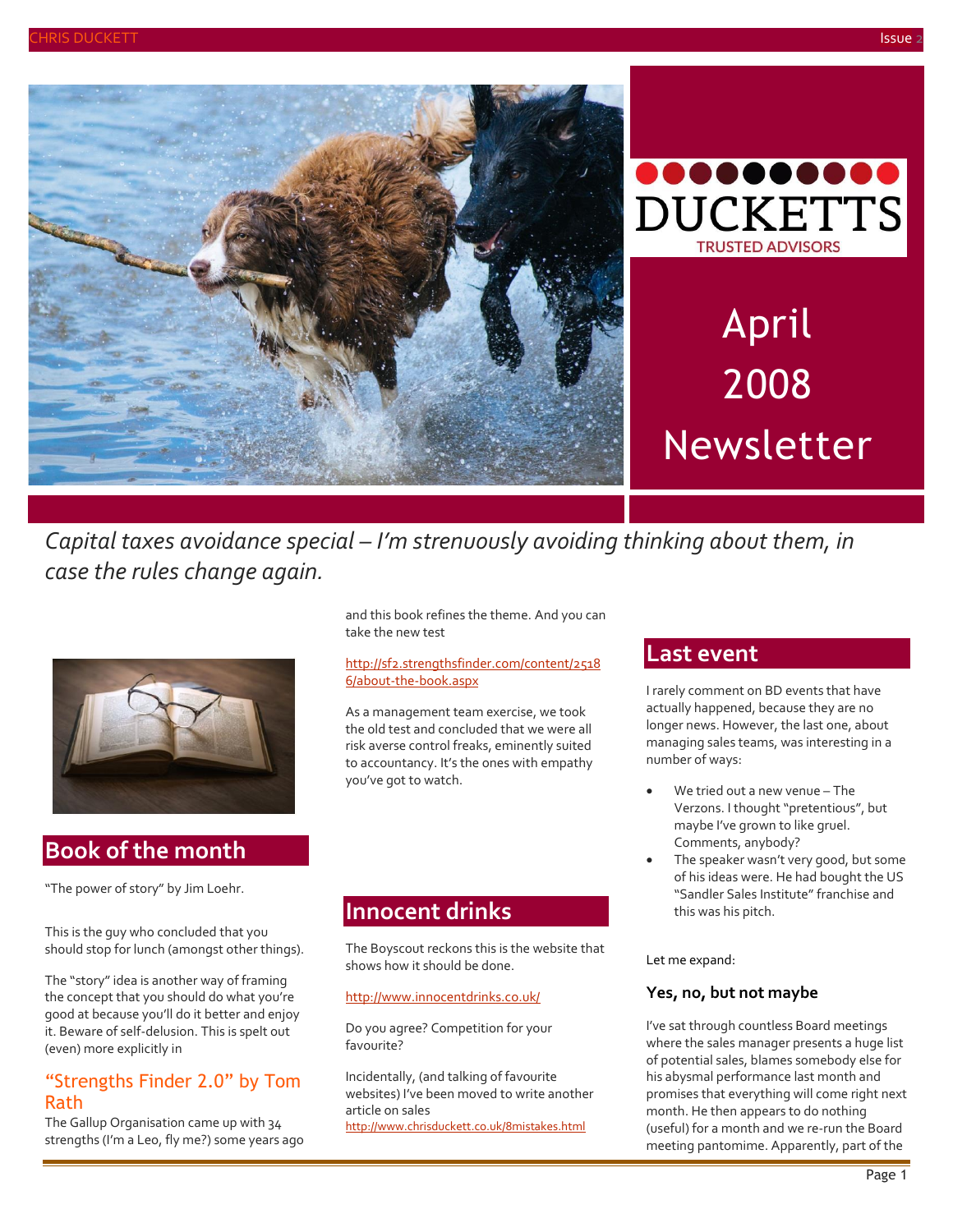problem is that the salesman wastes huge amounts of time dealing with "maybe"s. If he can get every maybe to say yes or no, sales will improve.

#### **Recruitment pipeline**

We all tend to recruit new people when we have a problem and the result is usually that we panic and grab the first person that walks past. Then we wonder why they aren't actually very good and have to "free-up their career opportunities" before we get to 11 months. Salesmen keep "Prospect" lists: we should keep a "Talent" list. In other words, rather than just keeping in touch with prospects and referrers, you need to pay attention to possible employees too. Everybody does this as a matter of course on an informal basis, but it works better if you have a system.

We are constantly asked to find good bookkeepers for clients, but our ability to help has always been patchy. So, Sue set out to fix the problem by placing an advert in the paper (HT) and then interviewing the applicants to build a bank of potential bookkeepers. We've placed 3 so far (and charged for it) and taken on a new member of the team (Alex). I suspect the hard bit will be to keep the bank up to date.

#### **Toxic arguers (as reframed by the Sage of Bishopswood)**

Plenty of people refuse to take responsibility for their own actions (psychotic), but a particular subset always blame you for whatever goes wrong, particularly when you challenge them to be accountable. The classic business example is the salesman who would have done better if only he'd had the glossy brochure you'd promised him. [Children/addicts are often really good at this.] Since we put the "toxic arguer" label on such people, I've found them easier to identify. The best way to deal with them is to keep debate focussed on their responsibilities. Whose problem is it?

### **Dawn raids**

The technical press is outraged at the proposal to give Revenue officers the same powers as Customs officers as far as smashing their way into business premises is concerned. This has been on the cards since the 2 departments merged (to form that great big happy family at HMRC), although it was, of course, denied at the time. After all, if you're not guilty, you've got nothing to fear? My experience may be warped, but HMRC seems to spend most of its time persecuting people who are trying to play by the (incredibly complicated) rules. If it's too hard, they leave you alone.

### **More car tax**

Sparkle tells me that the Taxman is in the process of reducing capital allowances for cars based on emissions. This is an extension of the Benefit in Kind rules and will affect sole traders and partnerships too. I suspect that, eventually, allowances for cars will be phased out completely. But, vans are still OK.



# **Yet more new Companies Act**

Another triumph of administrivia. Lots more rules came into effect from 6<sup>th</sup> April, but it's impossible to remember which ones start when. The most significant change is the shortening of the filing deadline for small company accounts from 10 months to 9. Naturally, there is a £100 fine for getting it wrong. I've got lots of audit changes to worry about, but that's my problem.



# **Questions that will lead you to break through performance**

I have recently had the enthusiasm to wade through an HBR article dealing with the problems faced by a CEO on taking over at a

new company. The strategic approach that comes out is nothing new, but it is interesting in where it starts. The object is to get results quickly (before you get fired) and it is therefore relevant to our world:

- Costs of prices almost always decline (i.e. where is your profit being made?)
- Your competitive position determines more options – what's everybody else up to?
- Customers and profit pools don't stand still – focus (resources) in profitable products/services and customers [\(segmentation\)](http://www.chrisduckett.co.uk/marketingforwimp.html)
- Simplicity gets results make sure your systems deliver what customers want and chuck out what you can.

Try

<http://www.chrisduckett.co.uk/performance.html>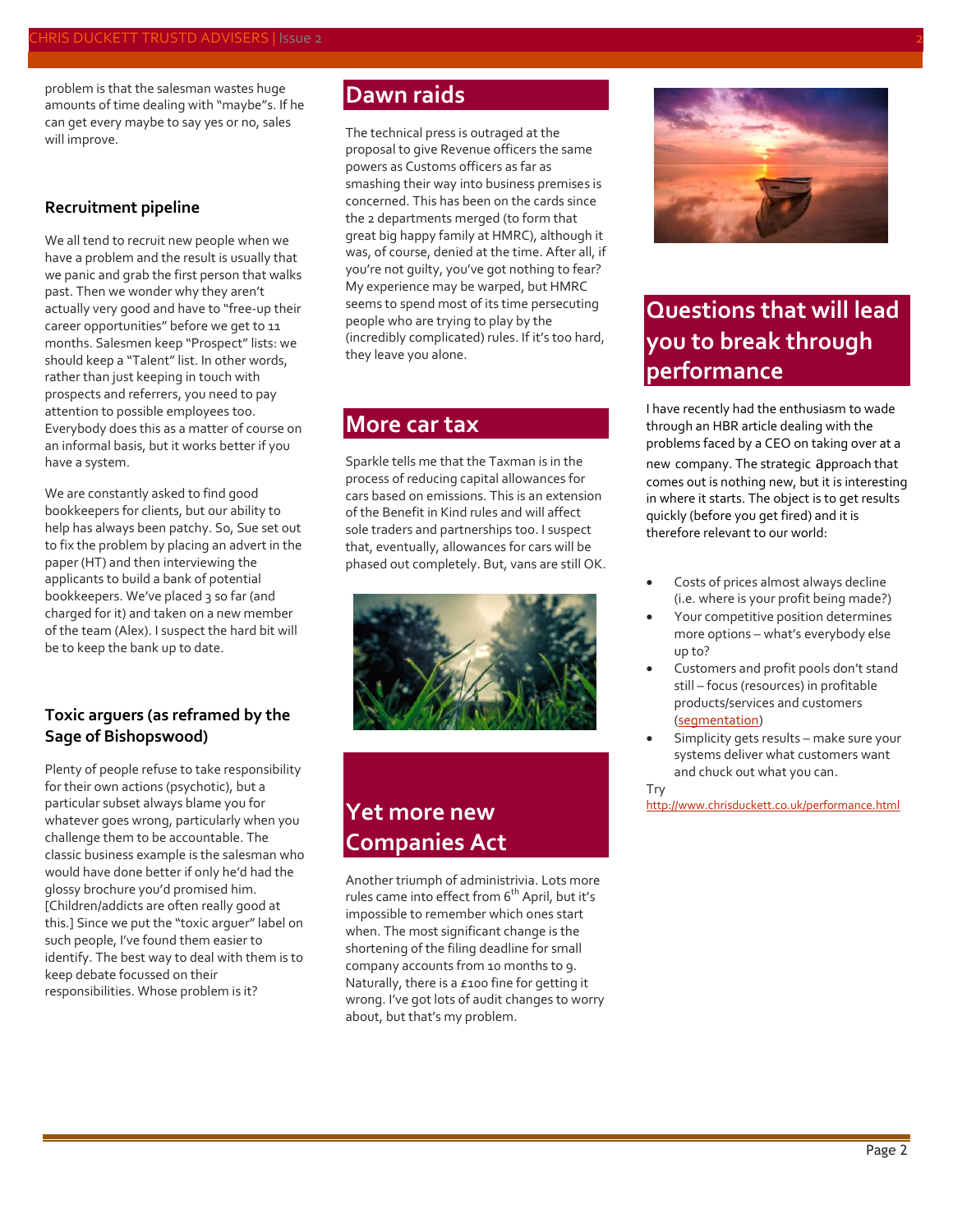# **Clear desk**

The Boyscout, who always has a tidy desk, has nagged me into an office tidy up. First, he made me complete a questionnaire on the subject [\(http://selling.indicator.co.uk](http://selling.indicator.co.uk/) SL 06.22.08).

Then he accused me of being in denial because I answered the question:

"Are there more than 3 items on your desk waiting to be filed away?"

with the answer:

"No, I put them on the floor".

So, if I owe you a reply on anything, please ask again – whatever it was has been filed.

#### **Maybe the "Manifesto of the Idle Parent" is a suitable response?:**

"We reject the idea that parenting requires hard work .We pledge to leave our children alone. That should mean that they leave us alone, too. We reject the rampant consumerism that invades children from the moment they are born. We read them poetry and fantastic stories without morals. We drink alcohol without guilt. We reject the inner Puritan. We fill the house with music and laughter. We don't waste money on family days out and holidays. We lie in bed for as long as possible. We try not to interfere. We push them into the garden and shut the door so that we can clean the house. We both work as little as possible. particularly when the kids are small. Time is more important than money. Happy mess is better than miserable tidiness. Down with school. We fill the house with music and merriment<sup>"</sup>

#### [http://idler.co.uk](http://idler.co.uk/)

[http://www.telegraph.co.uk/education/main.](http://www.telegraph.co.uk/education/main.jhtml?view=DETAILS&grid=&xml=/education/2008/02/16/faidle116.xml&DCMP=ILC-traffdrv07053100) [jhtml?view=DETAILS&grid=&xml=/education](http://www.telegraph.co.uk/education/main.jhtml?view=DETAILS&grid=&xml=/education/2008/02/16/faidle116.xml&DCMP=ILC-traffdrv07053100) [/2008/02/16/faidle116.xml&DCMP=ILC](http://www.telegraph.co.uk/education/main.jhtml?view=DETAILS&grid=&xml=/education/2008/02/16/faidle116.xml&DCMP=ILC-traffdrv07053100)[traffdrv07053100](http://www.telegraph.co.uk/education/main.jhtml?view=DETAILS&grid=&xml=/education/2008/02/16/faidle116.xml&DCMP=ILC-traffdrv07053100)



# **Potential books of the month**

In other words, I haven't read them, but you might like too:

#### Carl Honore - [Under Pressure](http://www.amazon.co.uk/Under-Pressure-Rescuing-Children-Hyper-parenting/dp/0752891367/ref=pd_bbs_sr_2?ie=UTF8&s=books&qid=1206357846&sr=8-2)

His latest, about creating a more relaxed life for children.

[http://www.telegraph.co.uk/education/main.](http://www.telegraph.co.uk/education/main.jhtml?xml=/education/2008/03/24/ftparenting124.xml) [jhtml?xml=/education/2008/03/24/ftparentin](http://www.telegraph.co.uk/education/main.jhtml?xml=/education/2008/03/24/ftparenting124.xml) [g124.xml](http://www.telegraph.co.uk/education/main.jhtml?xml=/education/2008/03/24/ftparenting124.xml)

#### [Adrian Gostick and Chester Elton -](http://www.amazon.co.uk/Carrot-Principle-Recognition-Employees-Performance/dp/1416544178/ref=pd_bbs_sr_1?ie=UTF8&s=books&qid=1206358307&sr=8-1) The

[Carrot Principle:](http://www.amazon.co.uk/Carrot-Principle-Recognition-Employees-Performance/dp/1416544178/ref=pd_bbs_sr_1?ie=UTF8&s=books&qid=1206358307&sr=8-1) How the Best Managers Use

Recognition to Engage Their Employees,

Retain Talent, and Drive Performance.

How companies can use encouragement in a 'systematic' way – clearly not accountants. But, see below.



### **Brainwashing**

Jim Loehr's book has a fascinating chapter on brain washing. Your personal "story" can be manipulated, with relative ease, by other people. This is endemic with religious cults (by definition), but not that uncommon in large organisations ("aligning values"). The Chinese Communists managed to change the behaviour of a whole (large) country. Watch out for:

- Idea training Vision/mission statements based on superior ethics and products
- Leadership training lectures and small group discussions about the party line
- Peer support mentoring and peer pressure
- Chief Learning (indoctrination?) Officers
- Corporate retreats repetition, role play and bonding
- Daily diaries entries to be reviewed by corporate coaches
- And don't drink the Cool Aid.



### **Not My Space**

"White space" is the term used to describe the blank pages on a tax return where we've been encouraged to give additional information to prevent the crime of "underdisclosure". After a recent enquiry started where we'd already answered (via white space) all the questions in the enquiry letter, the Revenue actually admitted (nationally) that they don't "capture" white space information. Does that mean underdisclosure is no more?

### **Croc O'Dentist**

Just occasionally, a small firm takes on a multinational and wins. Nick Rumney's brother is a dentist in Cheltenham. His practice had gone for a smiling crocodile as their logo, but Lacoste cried breach of IP. Good story on

[http://women.timesonline.co.uk/tol/life\\_and](http://women.timesonline.co.uk/tol/life_and_style/women/fashion/article3123569.ece) [\\_style/women/fashion/article3123569.ece](http://women.timesonline.co.uk/tol/life_and_style/women/fashion/article3123569.ece)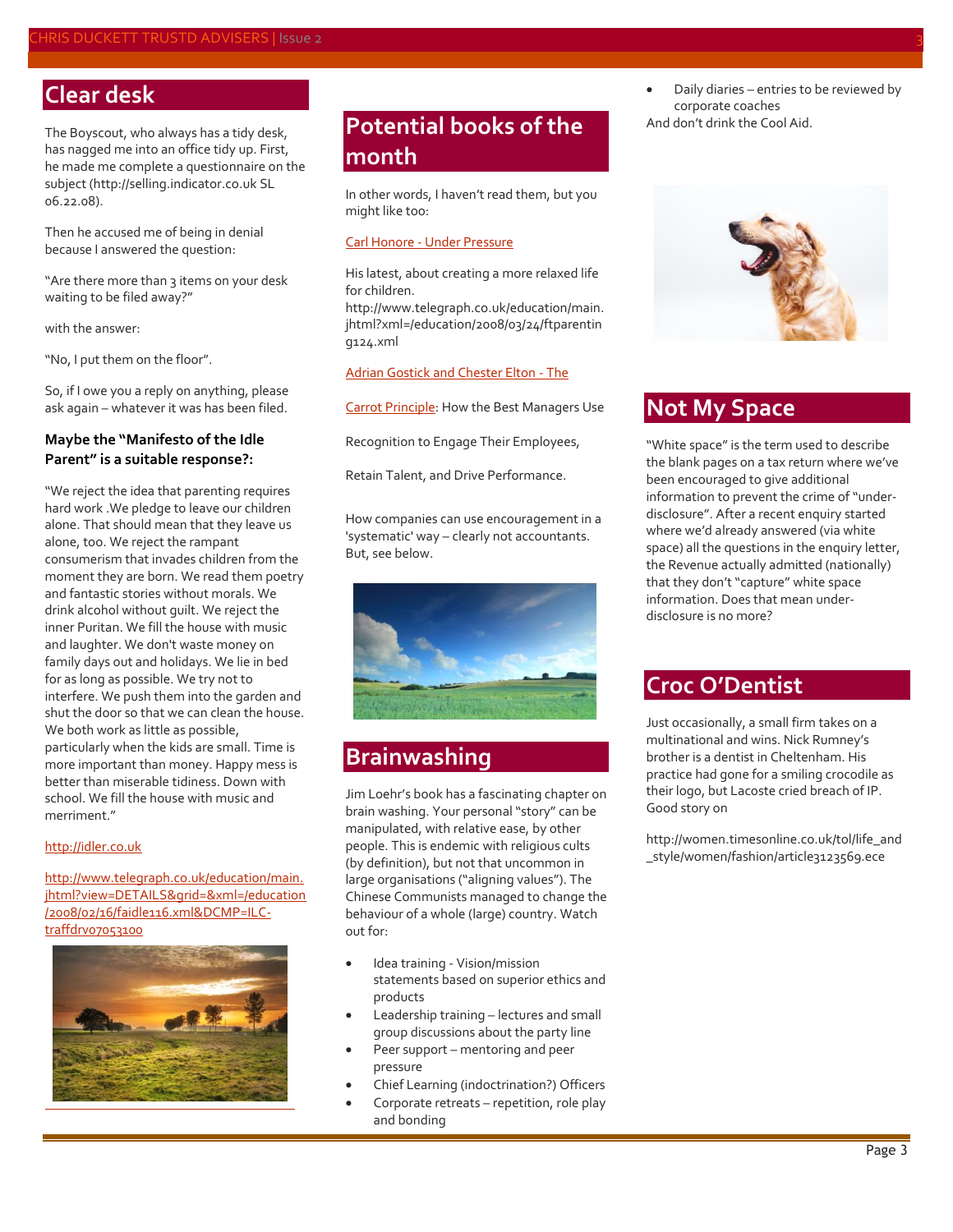# **Offset VAT against direct tax [hard tax point]**

The case of Burton v Mellham Ltd, heard in the House of Lords, considered the right to offset overpayments of one tax against demands for another - equitable set off. HMRC like to use the case to justify nonrepayment of VAT to cover a potential corporation tax liability. But, it can be used against them to prevent demands for immediate payment of one tax when a repayment, or indeed potential repayment, of another exists. Could be handy in a cash flow crisis.



# **Spoil sports**

Tax authorities are the same the world over. The Norwegian government abolished a regulation that had allowed strip-clubs to claim exemption from sales tax (VAT) on the grounds that their performances were an art form.

### **Disclaimer**

#### *Salmon day*:

The experience of spending an entire day swimming upstream only to get screwed and die.